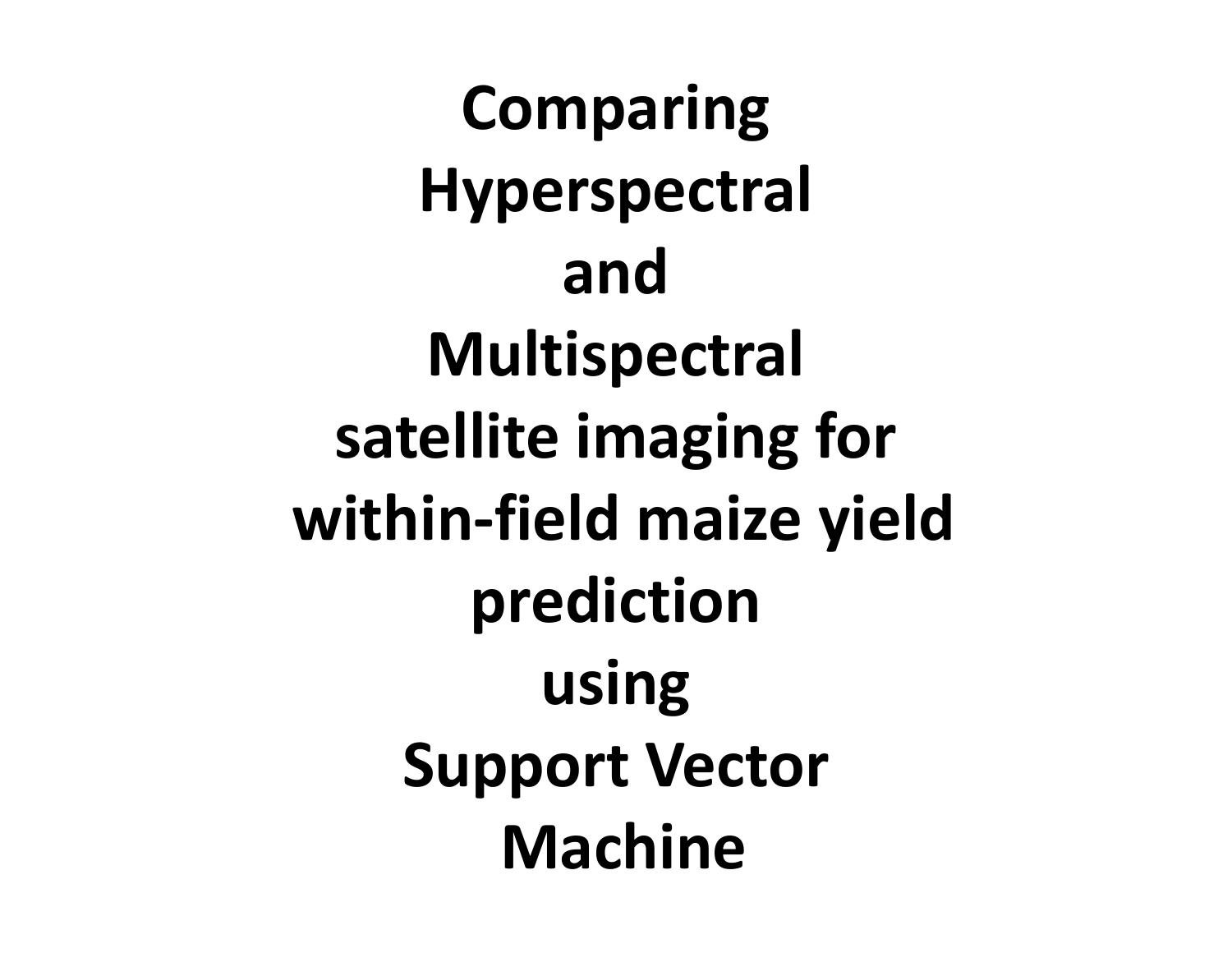## **Maize Crop Yield Prediction**

Through the years, has been;

### **1.Casual/Mental model**

### **2.S i ifi Scientific mod l e**

a)Soil conditions (too manual)

b)Weather conditions (too many variables)

c) Appearance – models built for V. Healthy, Healthy, Average, Poor, V Poor.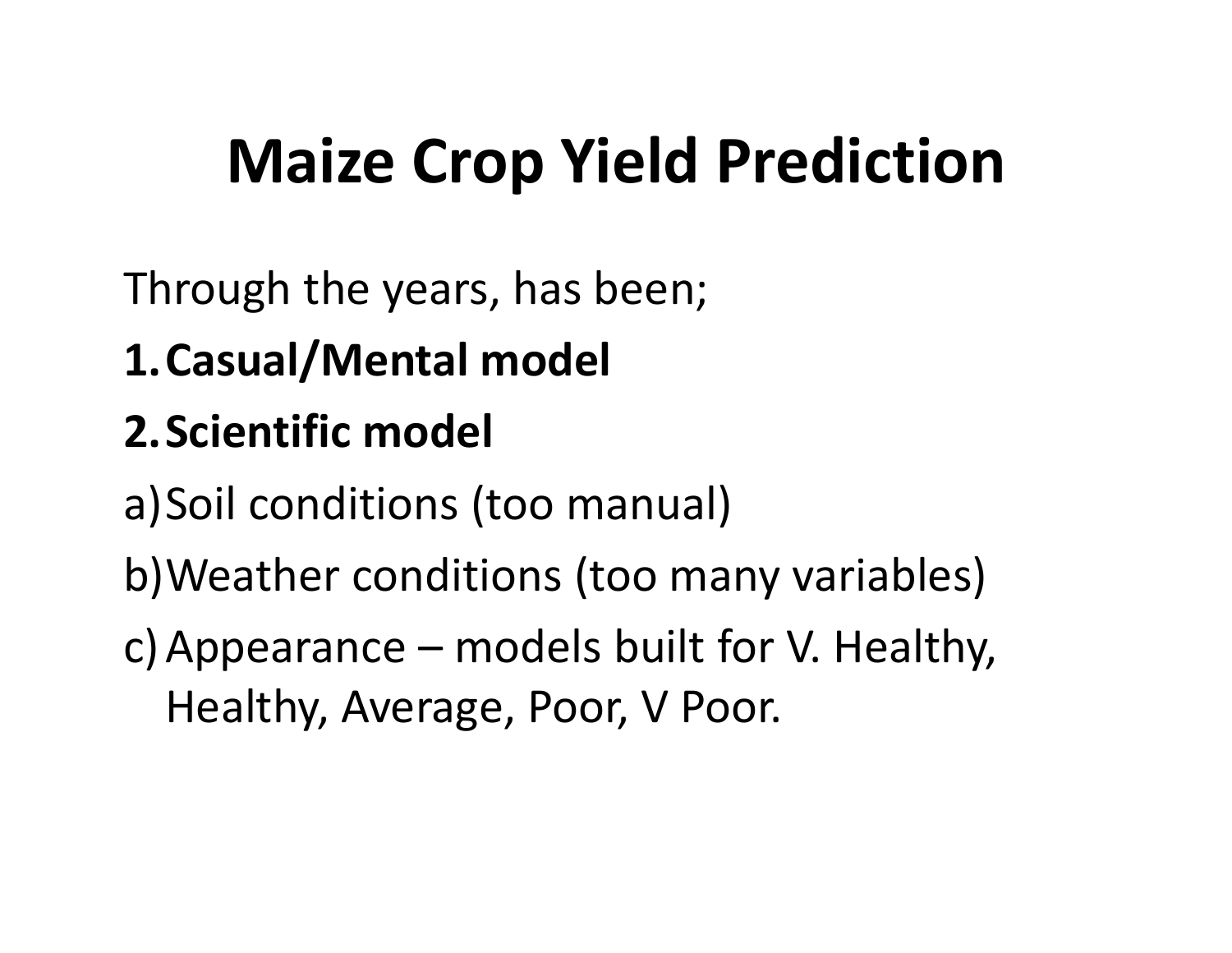## **Crop Data Collection**

**1. Localized (**Mechanistic and chlorophyll Analysis**)**

#### **2. R t emo <sup>e</sup>‐sensing**

- Mainly satellite and aircraft platforms. Has used visible cameras etc. Now;
- $\bullet$ Multispectral – 20 bands,100nm width bands.
- • Hyperspectral – 200 bands, 10nm width bands. Illustrated in next slide;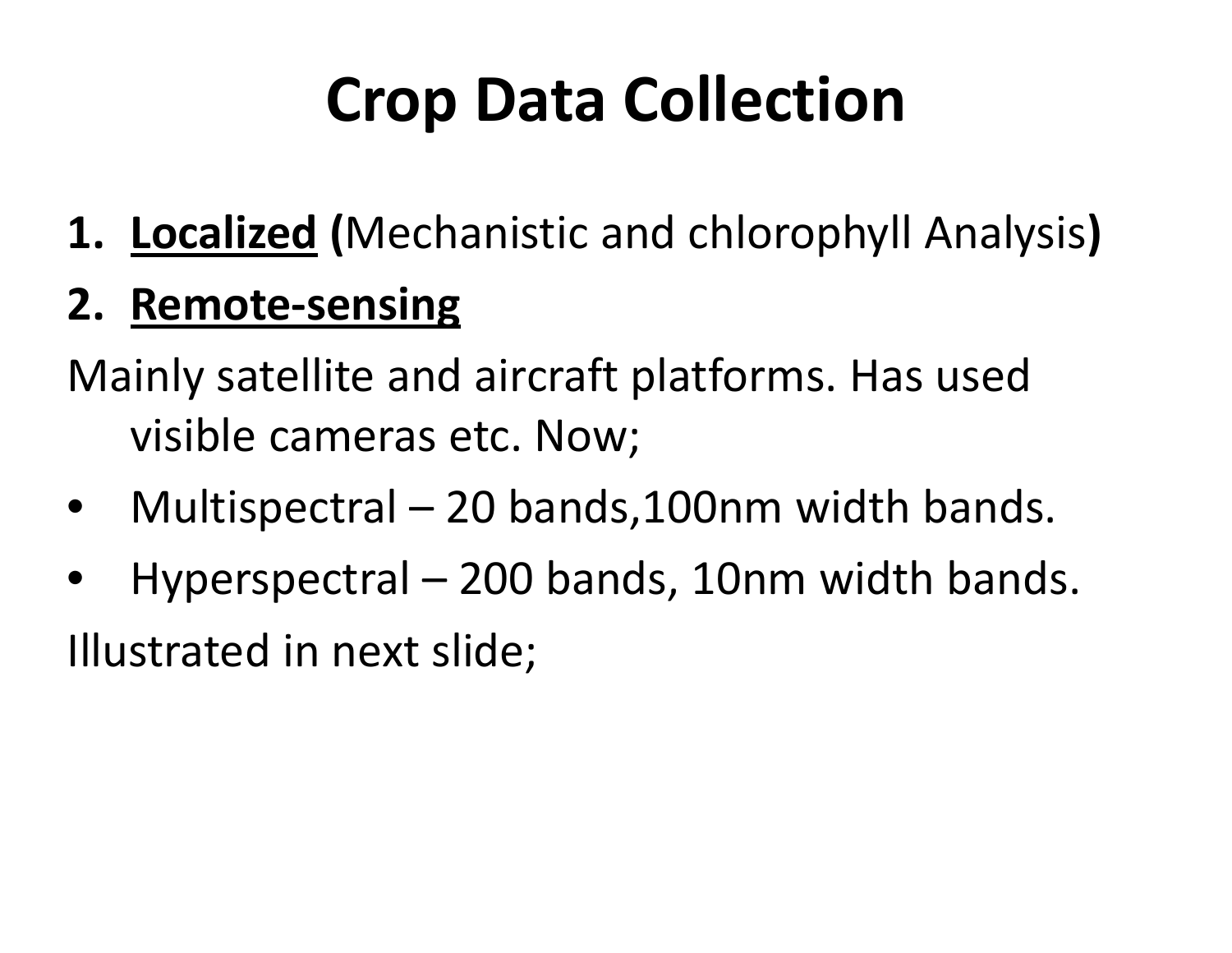| Radio Wave                                                                 |                                                                                                                                        | Microwave                       | Infrared                                       | Visible<br>Light |                 | Ultra-<br>violet    | X-Ray               | Gamma and<br>Cosmic    |  |
|----------------------------------------------------------------------------|----------------------------------------------------------------------------------------------------------------------------------------|---------------------------------|------------------------------------------------|------------------|-----------------|---------------------|---------------------|------------------------|--|
| 10 <sup>5</sup>                                                            | $10^{10}$<br>$10^8$                                                                                                                    | $10^{12}$                       | $10^{13}$                                      | $10^{14}$        | $10^{15}$       | $10^{16}$ $10^{17}$ | $10^{18}$ $10^{19}$ | $10^{20}$<br>$10^{22}$ |  |
| AM<br>Radio<br>Short-<br>Wave<br>Radio<br>FM Radio<br>and<br><b>VHF-TV</b> | UHF-<br>T٧<br>Cellular<br>Phones<br>Mobile<br>Data<br>Networks<br>Cordless<br>Phones<br>Paging<br><b>Devices</b><br><b>PCS</b><br>WiFi | Radar<br>Microwave<br>Satellite | Remote<br>Controls<br><b>Wireless</b><br>Media |                  | Fiber<br>Optics |                     |                     |                        |  |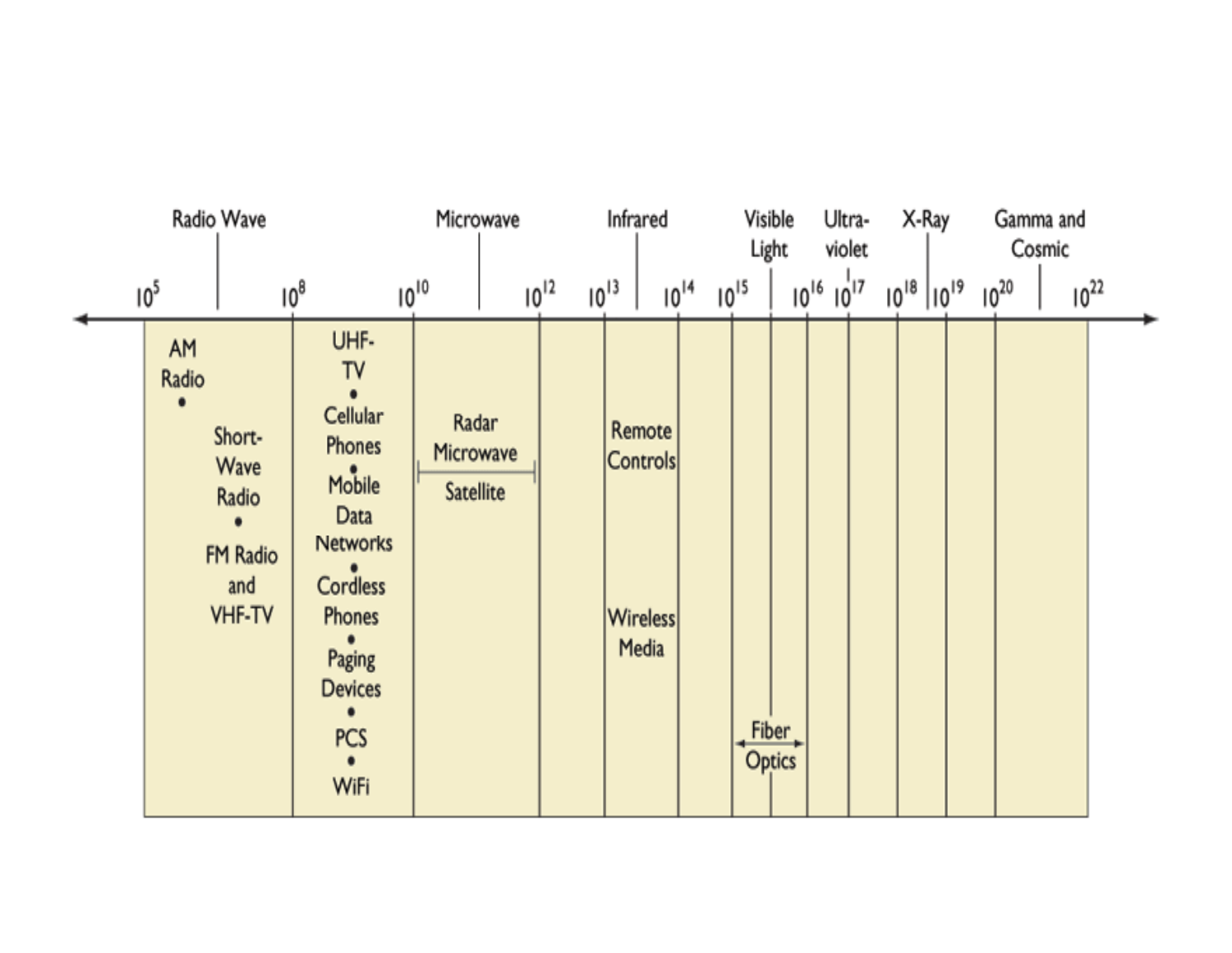#### **Platforms;**

- **a) Satellite** quick, cheap, wide coverage. But poor spatial resolution for hyperspectral imaging (30m). Regional.
- **b) Airborne** Good spatial resolution (2m), within‐field. But too expensive for the African researcher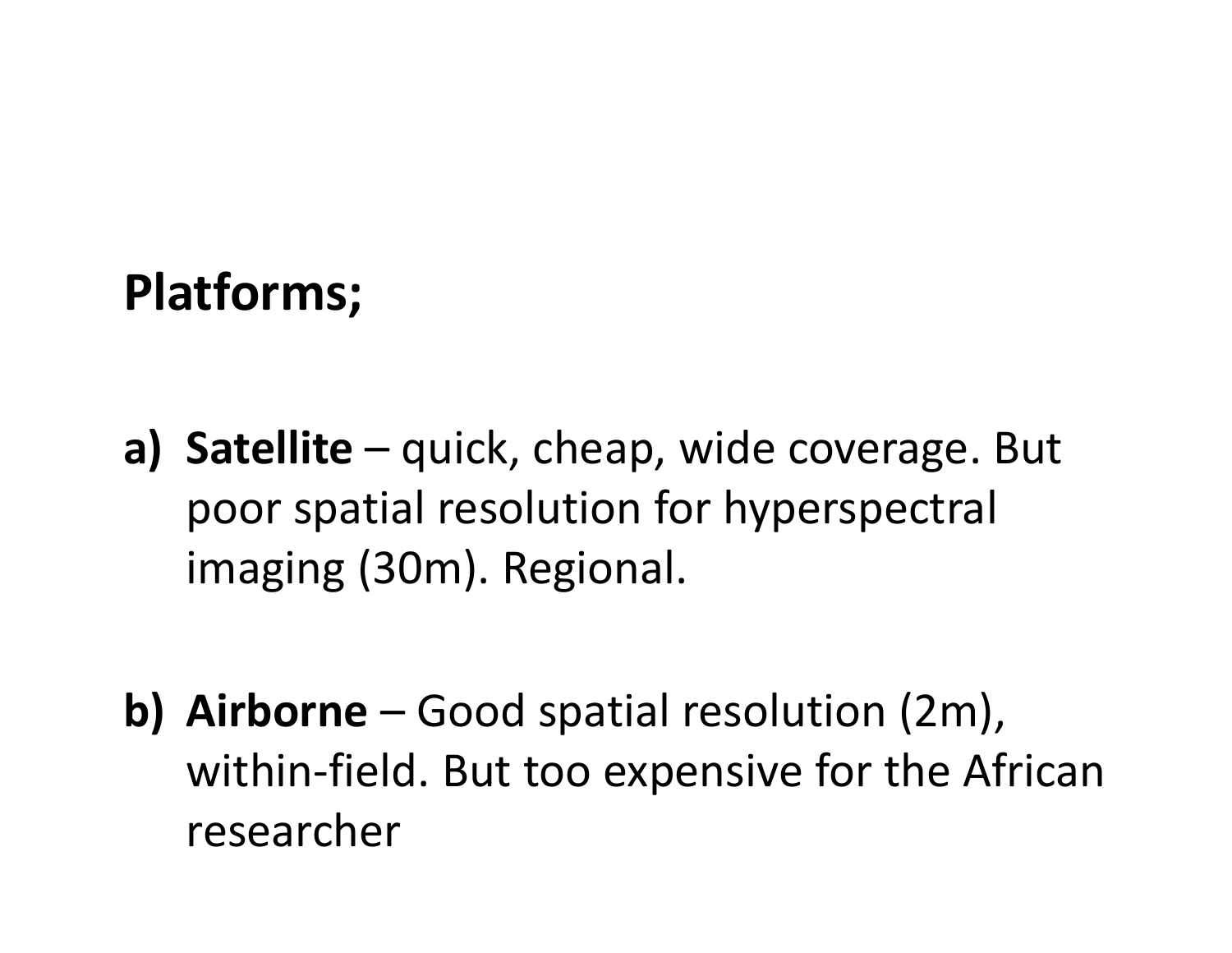### **Problem Statement**

- In Kenya/Africa, majority of maize is grown in small, proprietal plots of approx. 2 acres
- Due to differences in quality of farm inputing and general farm management across proprietal plots, yield is likely to vary across the plots.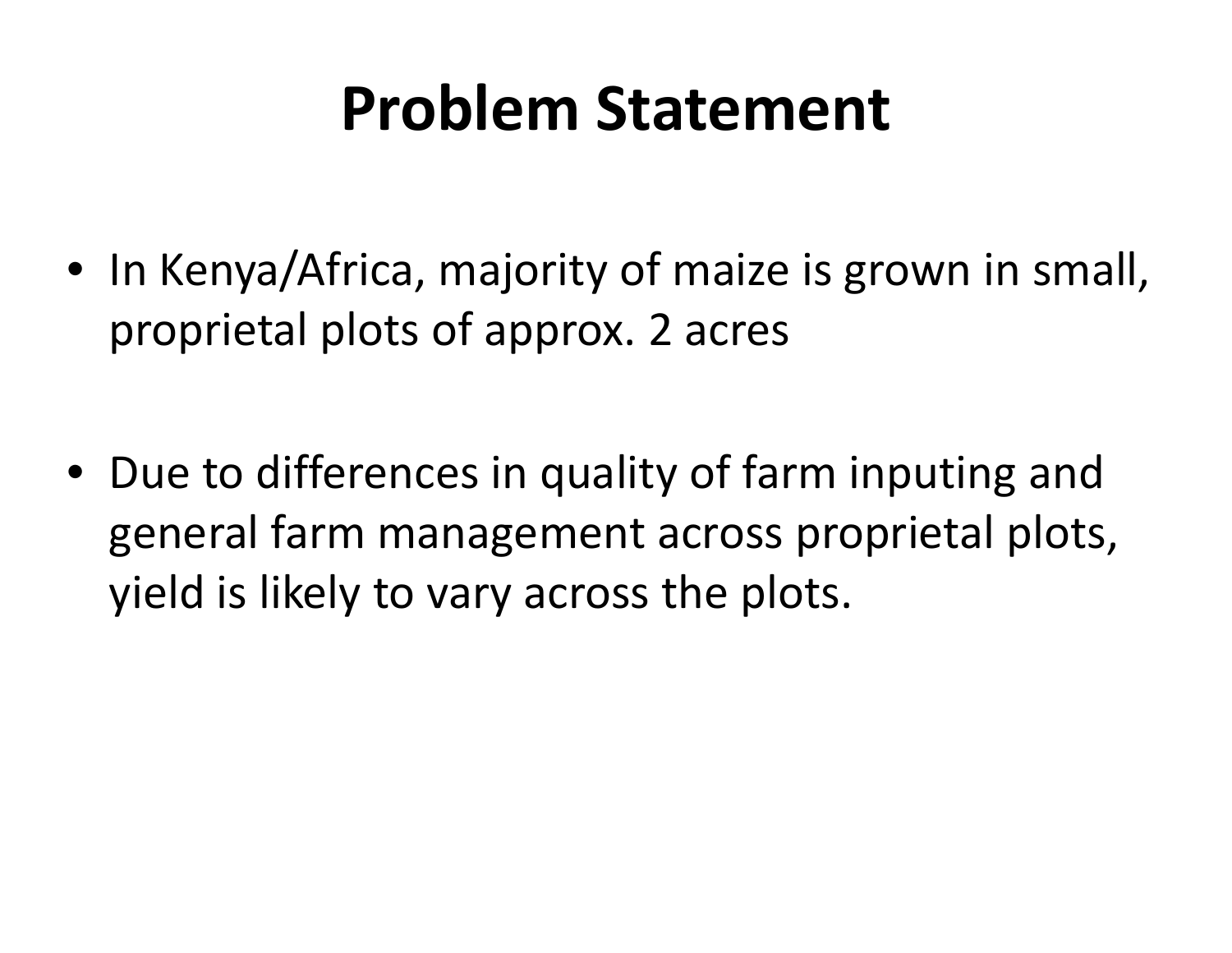## **Problem Statement** cont'd

- Analysis of crop health is best done with the plots as the basic units, then aggregated over locations, districts, provinces and nationally.
- This calls for within-field imaging.
- Has been only possible with airborne imaging, which is too expensive.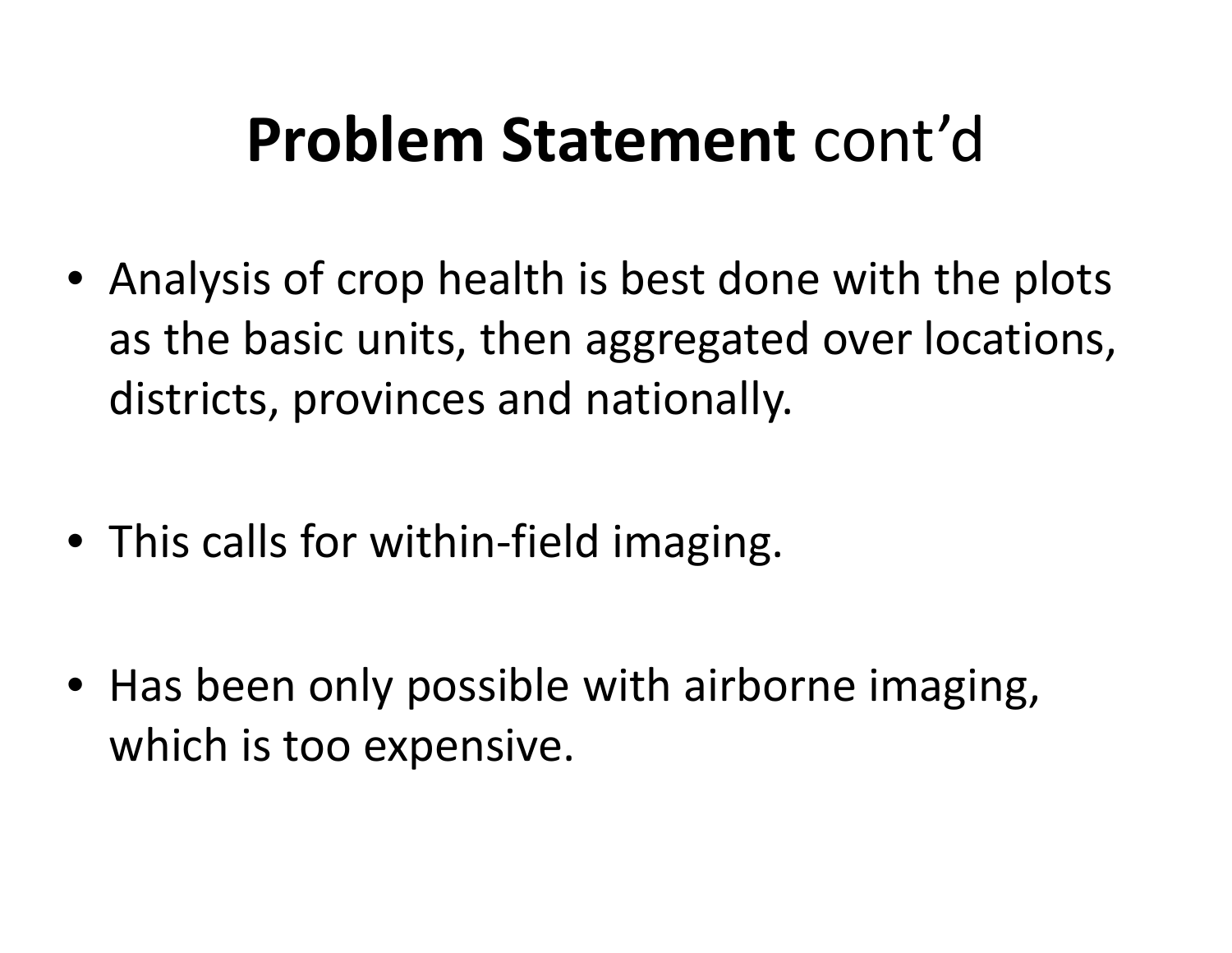## **Hypothesis**

- $\bullet$ ● The study explores the use of satellite for withinfield (120m \* 120m plots) imaging.
- • The study hypotheses that using multispectral and hyper spectral technologies for data collection can generate enough pixels per plot for analysis.
- •• 6 pixels per image is enough for analysis
- 1. Hyperspectral  $\omega$  30m resolution, 16 pixels
- 2.Multispectral -  $\omega$  2m resolution, 3600 pixels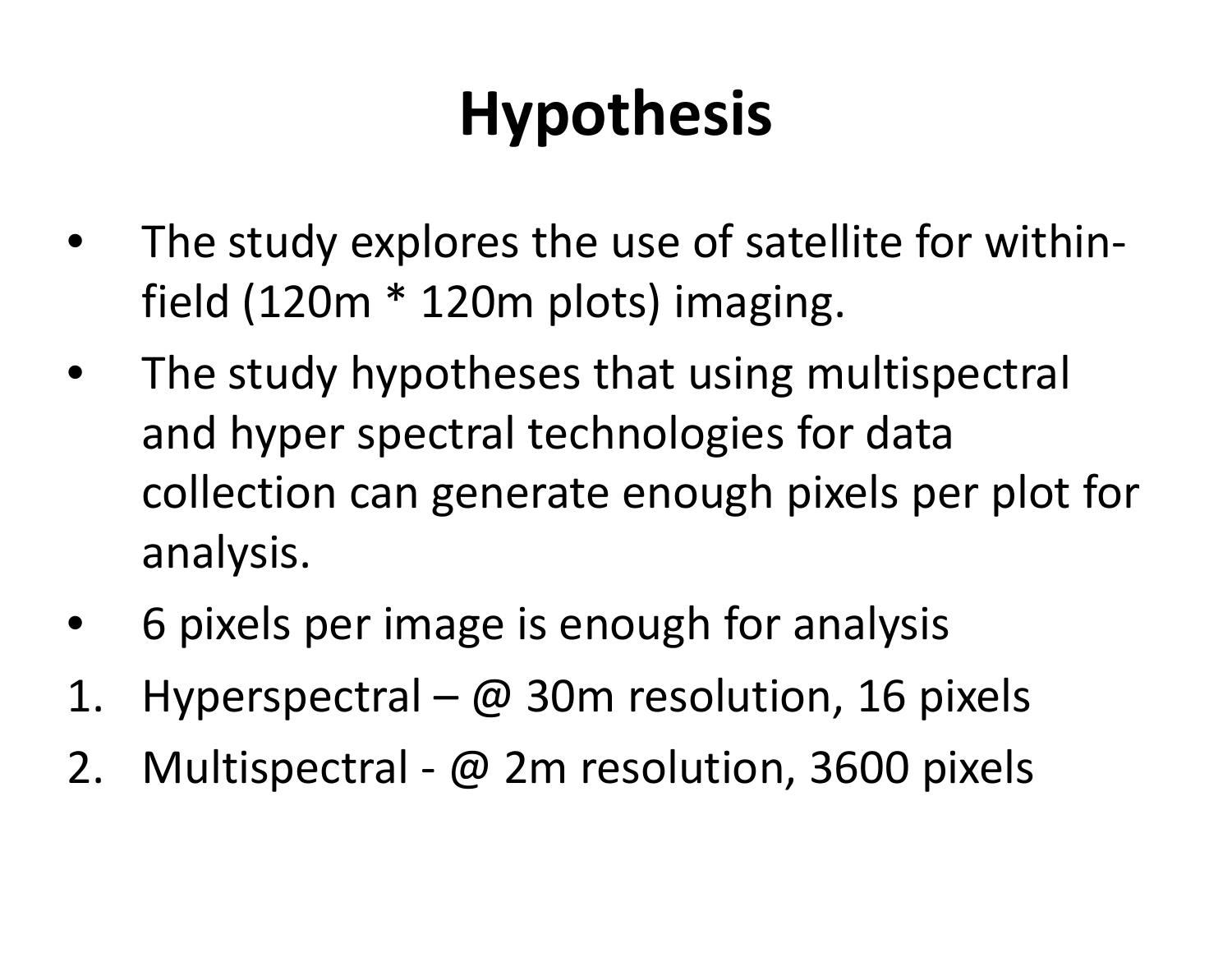## **Methodology**

- Five 120 m  $*$  120 m plots; V Healthy, Healthy, Average, Unhealthy, V Unhealthy.
- Replicated 4 times, the other three for evaluation of accuracy
- $\bullet\,$  Tend till harvest and record bags/acre for each plot
- Build model by mapping spectral values of each plot to the yield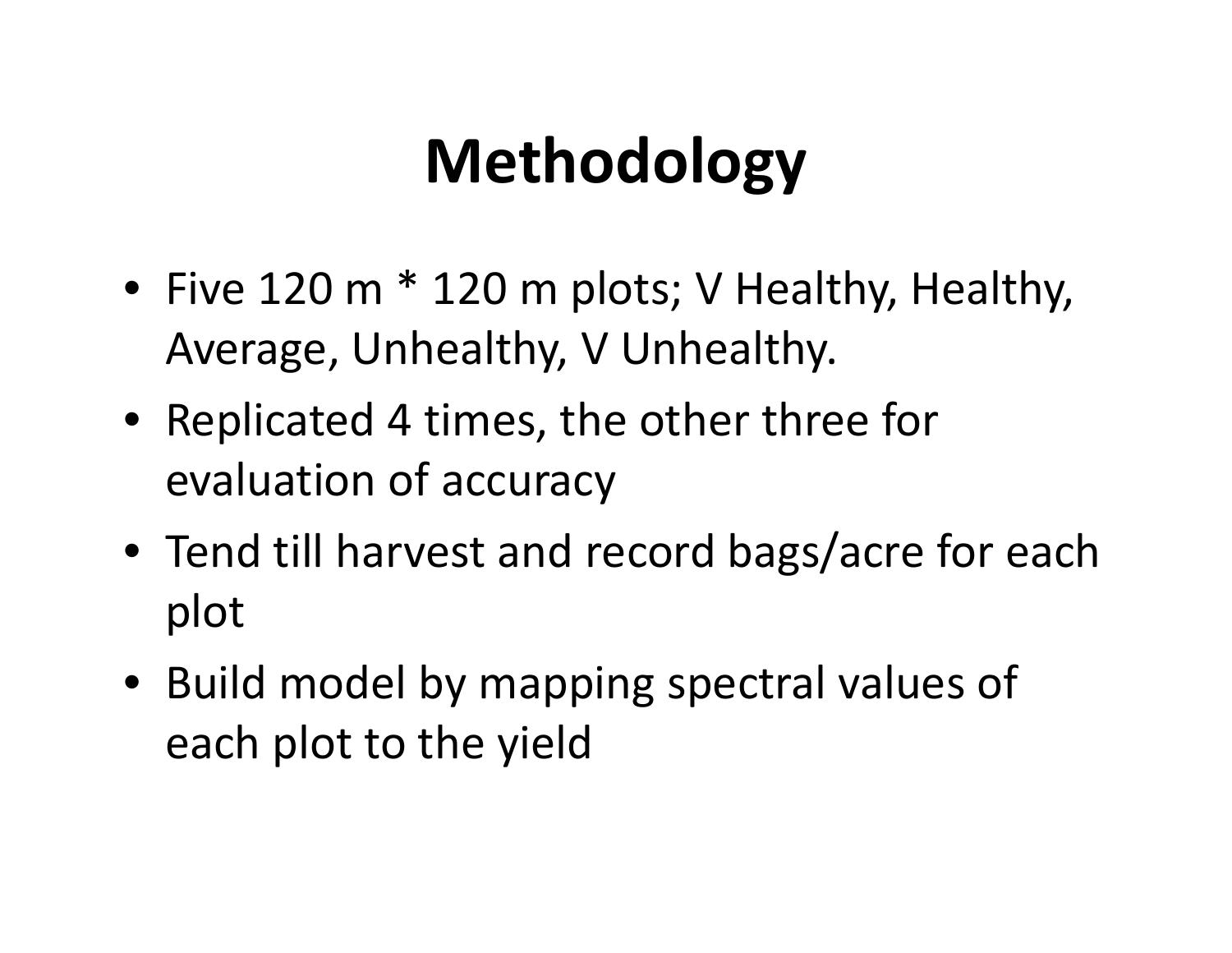# **Analysis**

- To be done using SVM (Support Vector Machine), according to empirical research findings, the most powerful machine learning (Artificial Intelligence) algorithm.
- Viewing input data as two sets of vectors in an *<sup>n</sup>*‐ dimensional space, an SVM will construct <sup>a</sup> separating hyperplane in that space, one which maximizes the *margin* between the two data sets.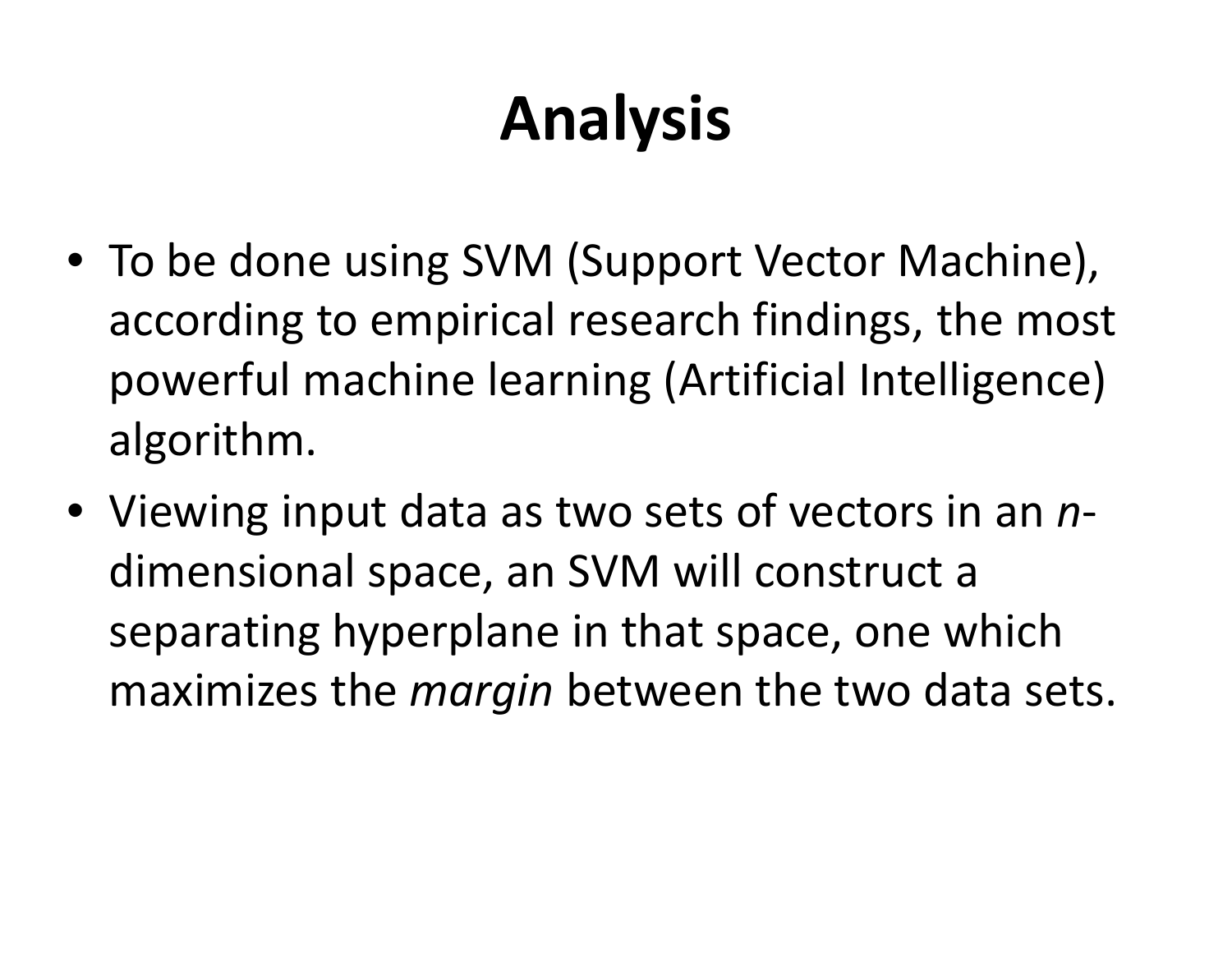

• H3 (green) doesn't separate the 2 classes. H1 (blue) does, with <sup>a</sup> small margin and H2 (red) with the maximum margin.